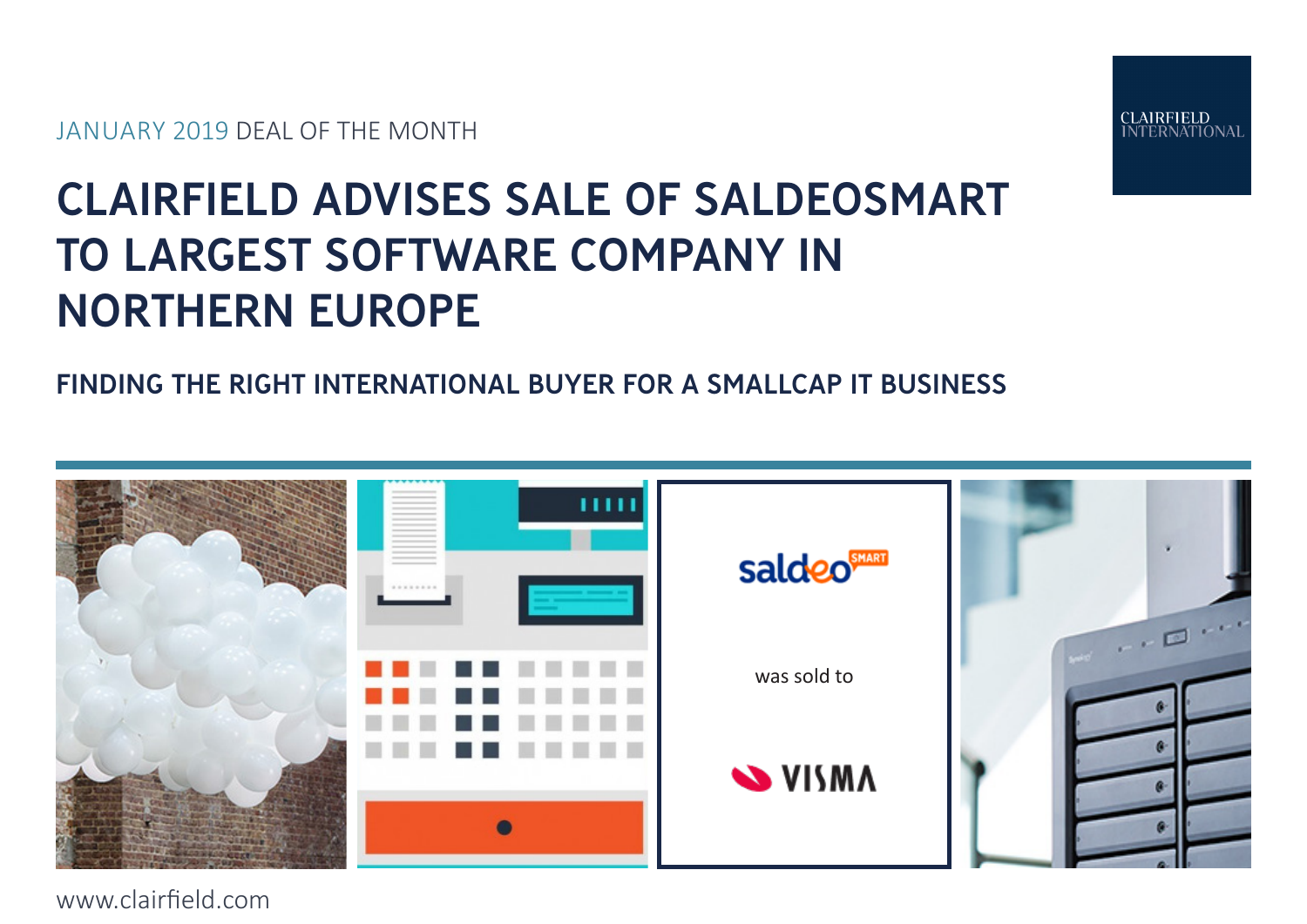

# CLAIRFIELD OFFERS WORLD-CLASS SERVICE TO NICHE CLIENTS

#### Transaction summary and rationale

BrainSHARE IT, provider of SaldeoSMART, a leading cloud solution for accounting practices and accounting departments of small and medium businesses in Poland, was sold to Visma, a major Nordic software provider operating in the business segments of SMB, enterprise, commerce solutions, custom solutions, and cloud infrastructure services.

ORE S.A., backed itself by private equity house Avallon, had acted as a venture capital investor in BrainShare IT and decided to exit once the company gained strong profitability and the critical mass needed to attract large investors.

For Visma, the transaction is in line with its strategy focusing on delivery of solutions dedicated to accounting service providers and SMBs in Northern Europe. It expands Visma's services for accounting practices in this region and supports entrance into the Polish market. The transaction is Visma's first acquisition in Poland.

#### Profile of the companies



BrainSHARE IT, a software-as-a-service company was founded **Salcteo State** in 2009 and has experienced robust growth, with over 1,500 accounting offices serving 55,000 small and medium businesses with SaldeoSMART, a cloud-based document digitization and

business processes automation solution. The company is headquartered in Krakow with sales offices in Warsaw and Gdańsk and 30 employees.

ORE S.A., an IT-procurement company, invested in BrainShare IT in 2016 to fund its growth. The other sellers were founders of the company.



The Visma Group, headquartered in Oslo, is the Nordic region's leading supplier of business software and services to enterprises of all sizes, the public sector, retail businesses, and accounting firms.

#### Clairfield role



**companies approached in the SEARCH FOR THE ideal partner**



**of companies engaged were outside Poland**



**preferred partner selected to drive the strategic vision of the company**

Clairfield International acted as the exclusive financial advisor to the sellers of BrainSHARE IT: ORE S.A. and the BrainSHARE IT founders.

This case was another example of a repeat client. Five years ago Clairfield advised Orange on the sale of ORE to Avallon Private Equity and enjoyed a good relationship with the management of ORE and Avallon. We were chosen to advise the client based on this positive experience and our expertise in TMT.

Clairfield International global offices contributed to the buyer search and successfully identified motivated buyers in Finland, France, Norway, and the UK, in addition to the interest from Poland and the Czech Republic identified locally.

Visma was well known to Clairfield in Norway, which had previously sold a local company to Visma. It became evident that Visma was the ideal buyer as, in addition to making the best offer, Visma demonstrated strong know-how and growth opportunities beyond Poland. The founders of BrainSHARE IT decided to continue in the company as CEO and COO as they saw that buyer's culture and attitude was a great match for them and their employees.

This case highlights how Clairfield was able to find many international buyers for a small target of only EUR 1.5 million in sales. In a clear demonstration of our excellent access, Clairfield attracted large corporate buyers and sent 18 information memorandum documents during the process.